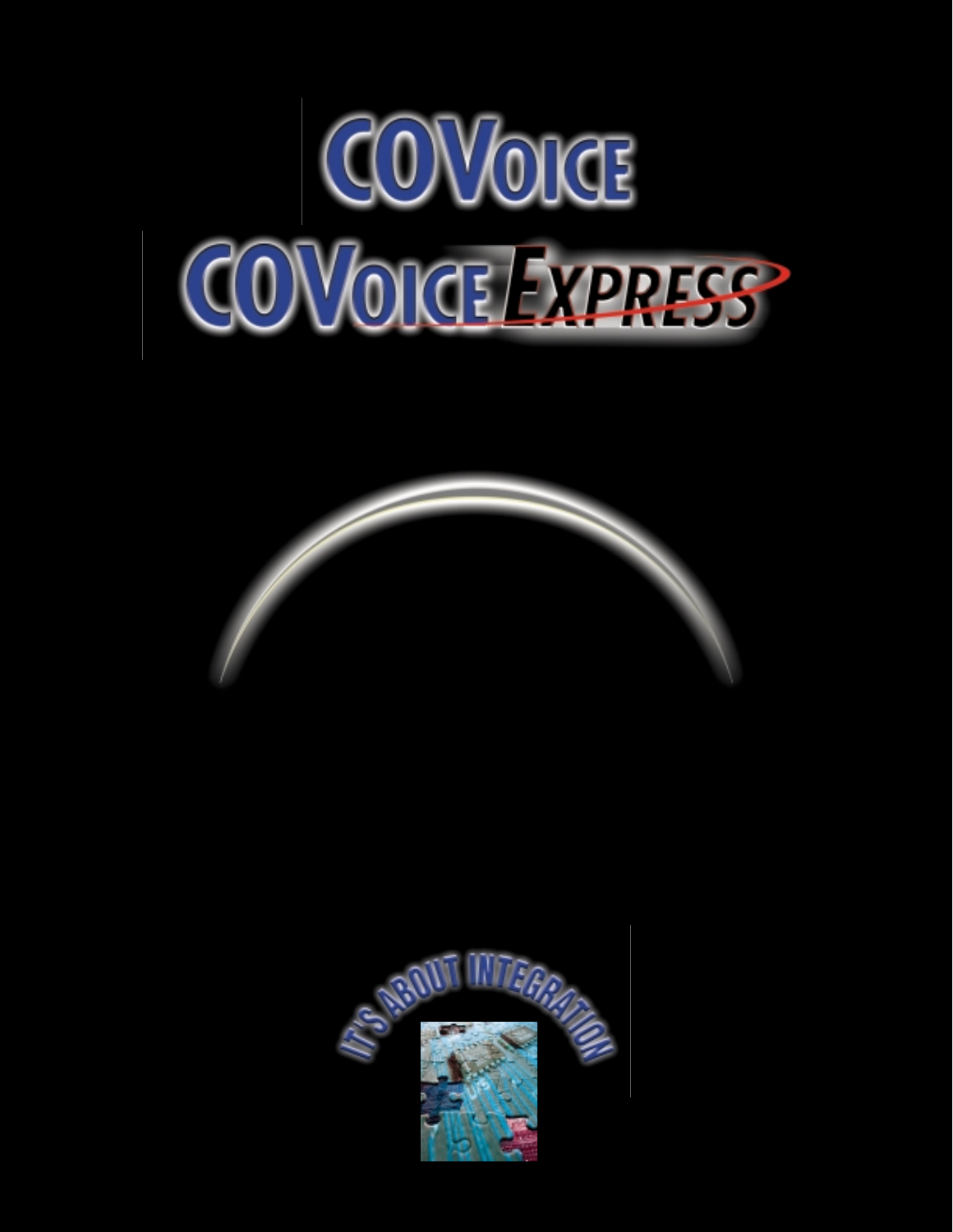# **INTEGRATION AT ITS BEST!**

**Today's business landscape is being constantly reshaped by the rapid progress of information technology. In an increasingly competitive market, the ability to access and exchange information quickly and simply, at anytime and from anywhere, is essential. As a result, the effective management of both information and communication resources has become critical to any organization's success. By combining the strengths of computer intelligence with PBX functionality, the COVoice family of products provides your enterprise with the competitive edge by enhancing productivity, performance, and customer satisfaction.**

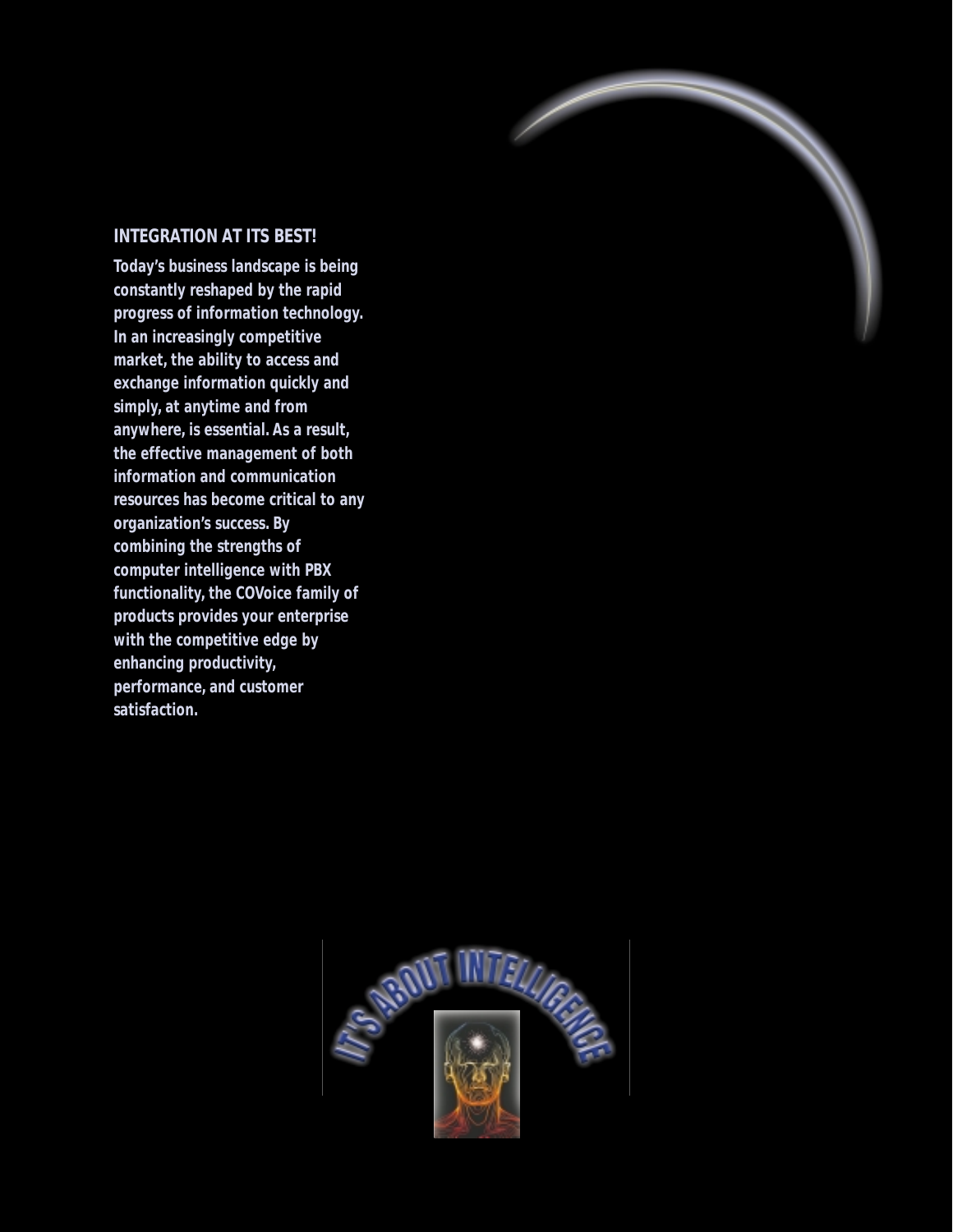# **INNOVATION**





COVoice and COVoice Express the innovative definition of true Computer Telephony (CT) offering full-featured CT voice processing solutions for Mitel's family of PBX switches, from the SX-50 to the SX-2000. The COVoice family of products provides you with powerful, intelligent, versatility in a variety of robust platform options, providing you with the opportunity to sit back and experience excellence.

Enjoy the ride....

# **VERSATILITY**

The COVoice family of products are designed to offer powerful, scalable and robust CT solutions. Both COVoice and COVoice Express use the same software, allowing all features to be available on both systems. The differentiating factor is port capacity. COVoice Express is available in 2 or 4 port configurations, while COVoice scales from 2 to 24 port configurations. Both products provide maximum performance to meet cost and functionality demands, offering flexible configurations to suit your ever-changing business needs.

# **EXCELLENCE**

The COVoice product family offers the highest level of seamless integration available by using only Mitel Certified PC-based COV interface cards. The systems use this advanced computer telephony (CT) integration technology to emulate the Mitel Superset Telephone. Using this technology, they are able to support all soft key, hard key, speed call key and display functionality of the Superset telephone. What this means to the PBX is that the system is just another telephone, possibly like the one sitting on your desk, what it means to you is 100% seamless integration. They don't just "act" like telephones, they function as full featured telephone devices. By emulating virtual telephones, they communicate directly with the Mitel PBX. All digital signal information sent from the PBX is read and then intelligently processed according to user-defined conditions. This intelligent, interactive communication solution allows both systems to perform cohesively as one product... computer telephony at its best! As a result they respond faster and more precisly to inbound calls and disconnects 20 to 30 % faster than competitive systems.

## **INTELLIGENT**

The schedule-oriented architecture promotes complete administrative control and flexibility over call processing. Callers can be intelligently routed using ANI/DNIS, extension, trunk, condition, time of day, day of week, or date. You can even schedule certain PBX functions to occur at any given time or date on any specific channel.

For example, you can program the system to automatically switch the PBX into night mode at a specific time each day or activate and deactivate a call center's ACD groups at specifically designated times. Now you can rely on the system to forward your telephone so you don't have to. You have more important things to do, delegate those tasks to COVoice.

# **POWERFUL**

These systems offer a powerful array of innovative features and application packages designed to create and implement your automated and personalized communication services. Many unique PBX-enhanced features are included with every COVoice and COVoice Express system. Some of these features are; ACD automated agent, ACD auto on/off, auto time sync to PBX, recording announcement device (RAD). Auto message pause on hold allows you to simply press the "Hold" key on your telephone to pause listening to your messages. This allows you to accept another call or speak to someone else briefly and quickly return to the message right where you left off. Auto call park-page and retrieve allows callers to prees a single key which instructs COVoice to place the caller on hold, place a call to the overhead paging system, announce a call for you and instruct you how to retrieve the waiting caller. This feature allows you move about your building and still answer your calls, all without tying up additional resources. Additionally, a hospitality package, developed specifically for hotel properties is included with each system. The hospitality package includes easy guest access to confidential, accurate and timely messages 24 hours a day, automated wake up calls, automatic routing to guest rooms and integration to the hotels' property management. The power is yours.

# **OPPORTUNITY**

By choosing the COVoice family of products today you are investing into the technology of tomorrow. Their intuitive design and superior feature set make light of your workload. Let COVoice simplify you daily routine by intelligently and intuitively handling all of your messaging and call-processing needs. COVoice and COVoice Express provide you with the opportunity to experience superior integration, powerful features, growth and versatility to meet your needs both today and in the future. The choice is yours and with COVoice and COVoice Express the choice is clear. No matter which one you choose you'll know you've made the right decision. To learn more about VSR's award winning products and services or to find an authorized VSR dealer near you, contact us at sales@vsrusa.com or visit our web site at www.vsrusa.com.

# **COVOICE COVOICE EXPRESS SEAMLESS INTEGRATION**